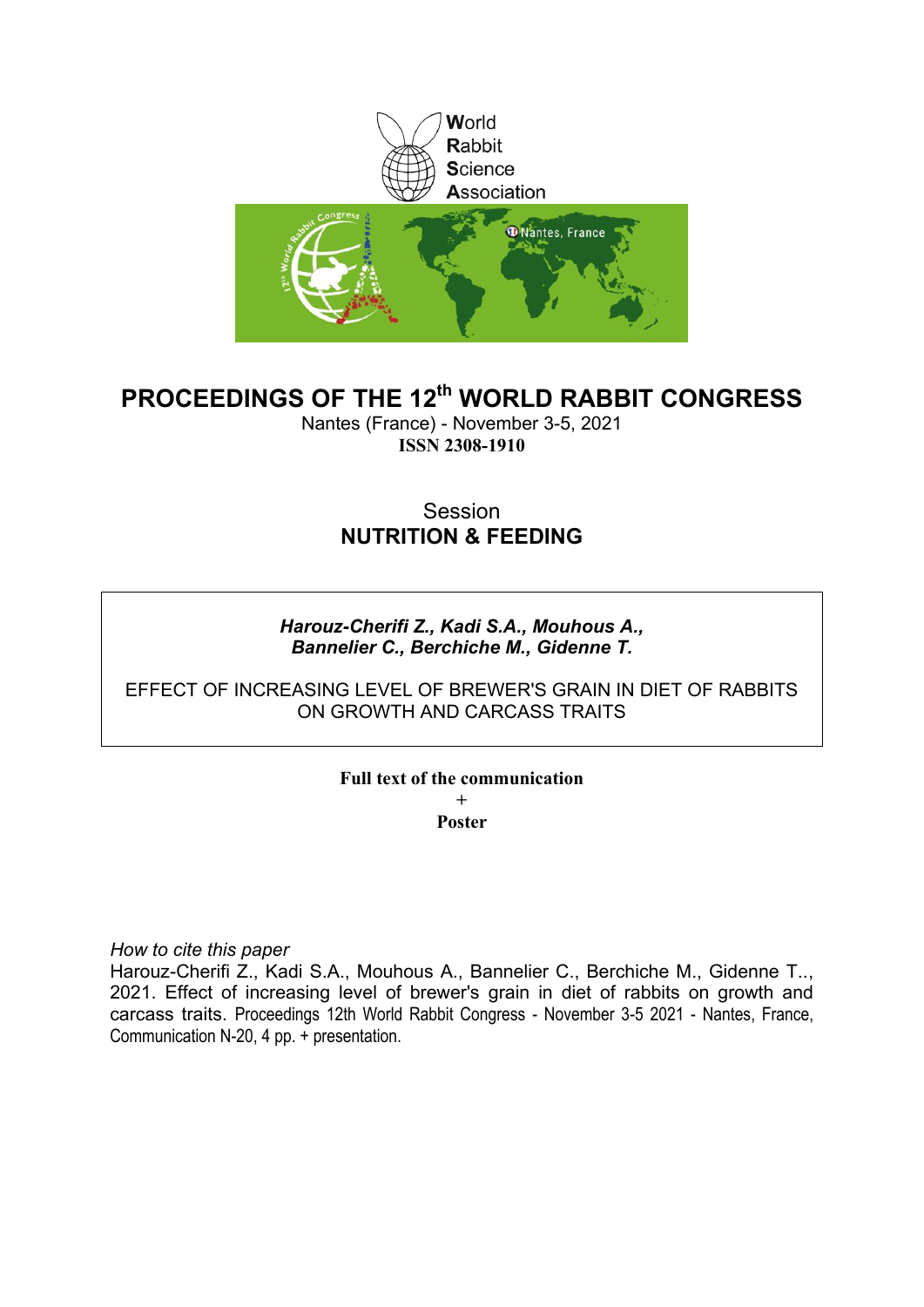#### **EFFECT OF INCREASING LEVEL OF BREWER'S GRAIN IN DIET OF RABBITS ON GROWTH AND CARCASS TRAITS**

#### **Harouz-Cherifi Z.<sup>1</sup> , Kadi S.A.<sup>2</sup> , Mouhous A.<sup>2</sup> , Bannelier C.<sup>3</sup> , Berchiche M.<sup>2</sup> , Gidenne T.<sup>3</sup>**

<sup>1</sup>Departement d'Agronomie, SNVST, Université Akli Mohand Oulhadj-10000, Bouira, Algeria 2 Faculté des Sciences Biologiques et des Sciences Agronomiques, Université M. MAMMERI, Tizi-Ouzou, Algeria <sup>4</sup>GenPhySE, Université de Toulouse, INRA, INPT, INP-ENVT, Castanet Tolosan, France \*Corresponding author: cherifiz@yahoo.fr

#### **ABSTRACT**

The effect on growth and carcass quality of increasing level of brewer's grain (0, 20 and 30%) in growing rabbit diet was studied. A total of 180 rabbits (5 weeks old, average live body weight of  $860 \pm 147$ g) were divided into three experimental groups of 60 rabbits and housed in collective cages (4 rabbits per cage) until slaughter (77 days). Each group was fed *ad libitum*, either the control diet (B0) or the experimental diet containing 20% (B20) or 30% (B30)of dried brewers grains (DBG). Health status was not affected by the treatment. Also, growth and ingestion performances did not differ significantly between the 3 groups (individual weight gain=29.2 – 30.5g /d and feed intake per cage = 379 - 390 g /d). Feed conversion was higher (P<0.01) in B20 group compared to the 2 other groups (3.92 *vs.* 3.65). The incorporation of DBG did not alter the carcass characteristics of the groups. Increasing level of brewer's grain until 30%, in partial substitution to soybean meal and decreasing alfalfa and barley grain rates can be used in rabbit diets without effect on health, growth performance or carcass traits.

**Key word:** Brewer's grain, Rabbits, Growth, Carcass traits.

#### **INTRODUCTION**

In Algeria, the main raw materials which compose industrial rabbit feed are imported, which makes the price of the feed expensive, thus constituting a burden and major constraint for the breeders. Indeed, feed represents about 60% of the production costs of rabbit meat (Gidenne *et al.,* 2017).The search for alternative sources of energy, proteins and fibres is the subject of several studies in our laboratory (Kadi, 2012; Guermah, 2016; Harouz-Cherifi, 2018; Djellal, 2018).

The brewer's grain is a residue of the beer industry, recovered at the end of the brewing process that barley seeds undergo during the production of beer. According to the Feedipedia database (Heuzé *et al*., 2017), it provides proteins (25.8%), fibres (NDF: 56.3%, ADF: 21.9%, ADL: 5.4%) and even energy (4942 kcal / kgDM), making it an important alternative source for both lactating dairy cows (Westendorf *et al*., 2014) and growing rabbits (Fernandez-Carmona *et al.,* 1996; Maertens and Salifou, 1997). Especially since rabbits are known for their ability to take advantage of proteins contained in plants and agro-industrial coproducts rich in fibre (Gidenne, 2015). In addition, this agro-industrial co-product, available locally, can also be used as a partial substitute for fibre, protein and energy sources, thus reducing the usual and imported raw materials (alfalfa, soybean meal and barley) used in feeding of rabbits.

In this sense, our study aims to evaluate the effect of incorporating, at increasing rates, locally available brewer's grain into the growing rabbit feed, on growth and carcass traits.

#### **MATERIAL AND METHODS**

#### **Diets**

Fresh brewer's grain was obtained from a local brewery (Algiers). Because of its high water content, it was sun-dried by spreading over a thin layer on a plastic sheet. It was turned twice a day, during 5 days, to improve the drying process. A control diet (B0) was formulated to fit with nutritional requirement of the growing rabbit. Two experimental diets containing 20% (B20) and 30% (B30) of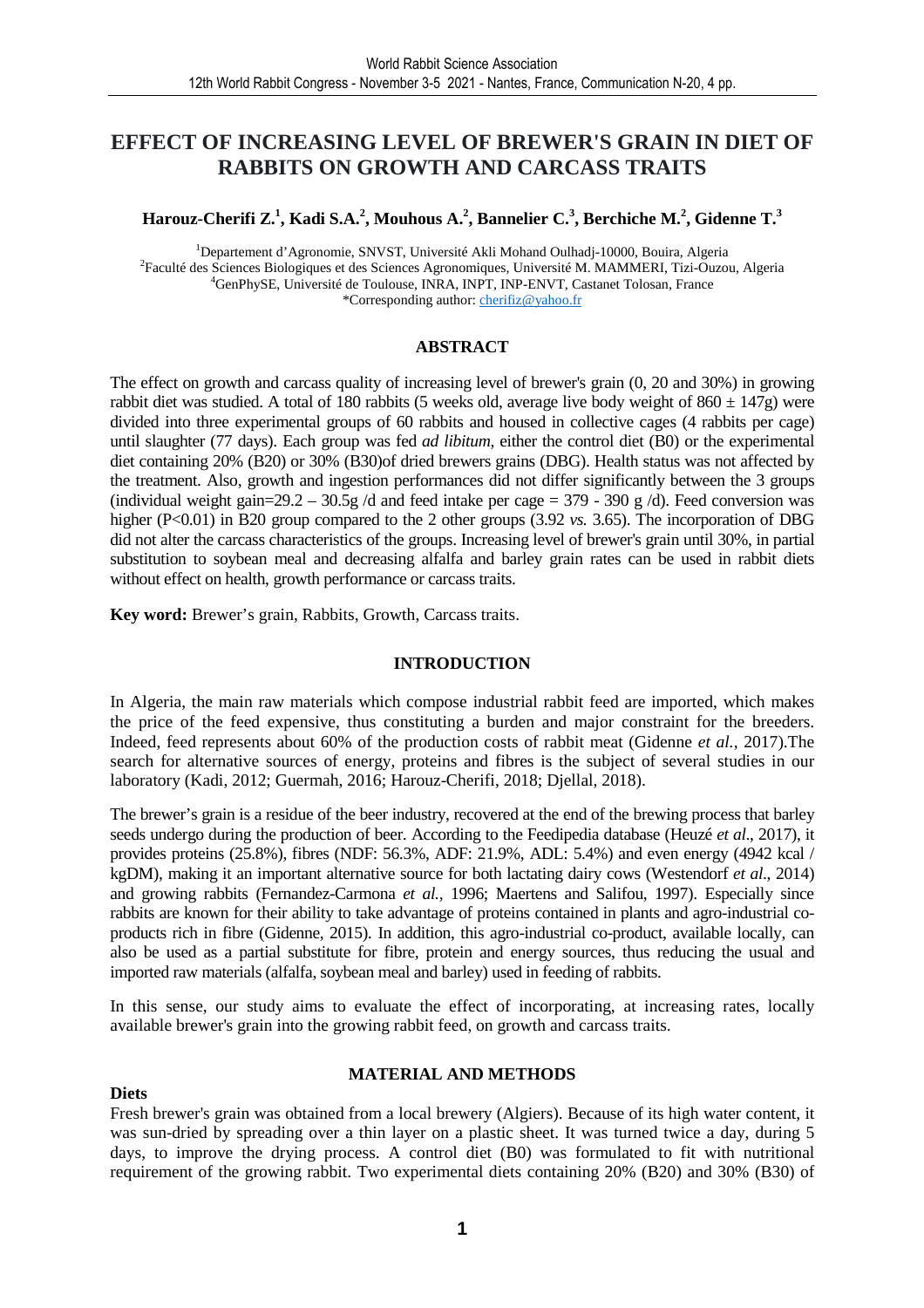dried brewer's grain (DBG) in partial replacement of soybean meal with decreasing alfalfa and barley rates (Table 1) were prepared. The control and experimental diets were pelleted (4 mm diameter, 9 mm length).

#### **Animals and measurements**

A total of 180 rabbits of Algerian white local population, weaned at 35 days(mean live weight =  $860 \pm$  $147g$ ), were divided into three groups ( $n=60$  in each)and placed in collective wire mesh cages (4 rabbits /cage) in flat deck disposition. During the 6 weeks of the experiment, they were fed *ad libitum*  with one of the experimental diets, with a weekly control of live weight, feed intake and a daily control of mortality and morbidity. Fresh drinking water was freely available. At the end of the experiment (77d), 10 rabbits/group were slaughtered, without fasting, in controlled conditions. The weight of skin, full digestive tract, hot and cold carcass, liver, perirenal, inguinal and scapular fat were recorded according to Blasco and Ouhayoun (1996).

#### **Chemical Analyses**

The following analyses were performed at INRA (Occitanie Toulouse centre, UMR 1388 GenPhySE, France) on feeds and brewers grain according to European harmonized procedures (EGRAN, 2001): dry matter, crude ash, crude protein (N x 6.25, Dumas method, Leco), gross energy (Parr adiabatic calorimeter) and fibres fractions (NDF, ADF, ADL) according to the Van Soest sequential method.

#### **Statistical Analysis**

Data were subjected to ANOVA, using R software (V.2.15.02), to evaluate the effects of the diet on growth performance and slaughter parameters. Significant differences between treatments were determined using Duncan's test. Chi-square test was used to compare mortality and morbidity between the groups.

#### **RESULTS AND DISCUSSION**

#### **Brewer's grains composition and experimental feeds**

According to its composition (Table 1), brewer's grain is a suitably fibrous, energetic and protein feedstuff and a valuable by-product in diets for rabbits (Maertens and Salifou 1997; Guermah *et al.,* 2016, Harouz-Cherifi *et al.,* 2018a,b).

| Ingredients $(\% )$           | B0                       | <b>B20</b> | <b>B30</b> | Brewer's grain |
|-------------------------------|--------------------------|------------|------------|----------------|
| Brewer's grain                | $\overline{\phantom{a}}$ | 20         | 30         |                |
| Wheat bran                    | 31                       | 31         | 31         |                |
| Barley                        | 20                       | 15         | 12.5       |                |
| Soybean meal                  | 12                       | 6          | 3          |                |
| Local dried alfalfa           | 35                       | 26         | 21.5       |                |
| Minerals                      |                          |            |            |                |
| Vitamin/premix                |                          |            |            |                |
| Chemical composition, g/kg DM |                          |            |            |                |
| Dry matter, $g/kg$            | 867                      | 870        | 869        | 901            |
| Crude ash                     | 105.4                    | 122.0      | 105.4      | 54             |
| Crude protein                 | 155.0                    | 142.0      | 145.7      | 204            |
| <b>NDF</b>                    | 280.0                    | 327.0      | 344.6      | 602            |
| ADF                           | 147.0                    | 149.0      | 159.6      | 213            |
| ADL                           | 34.0                     | 36.0       | 38.9       | 43             |
| Gross energy, MJ/kg           | 15.8                     | 15.7       | 15.9       | 19.9           |

**Table 1:** Ingredients and chemical composition of diets and of brewer's grain

#### **Growth performances**

The health status evaluated by the health risk index (HRi=morbidity+mortality) was similar in the3groups. In total 25 rabbits died out of 180 animals (8, 9 and 8 rabbits in B0, B20 and B30 group respectively, no antibiotic treatment used during the trial). The mortality and morbidity occurred during the first and second weeks of fattening, which could be related to weaning stress. During the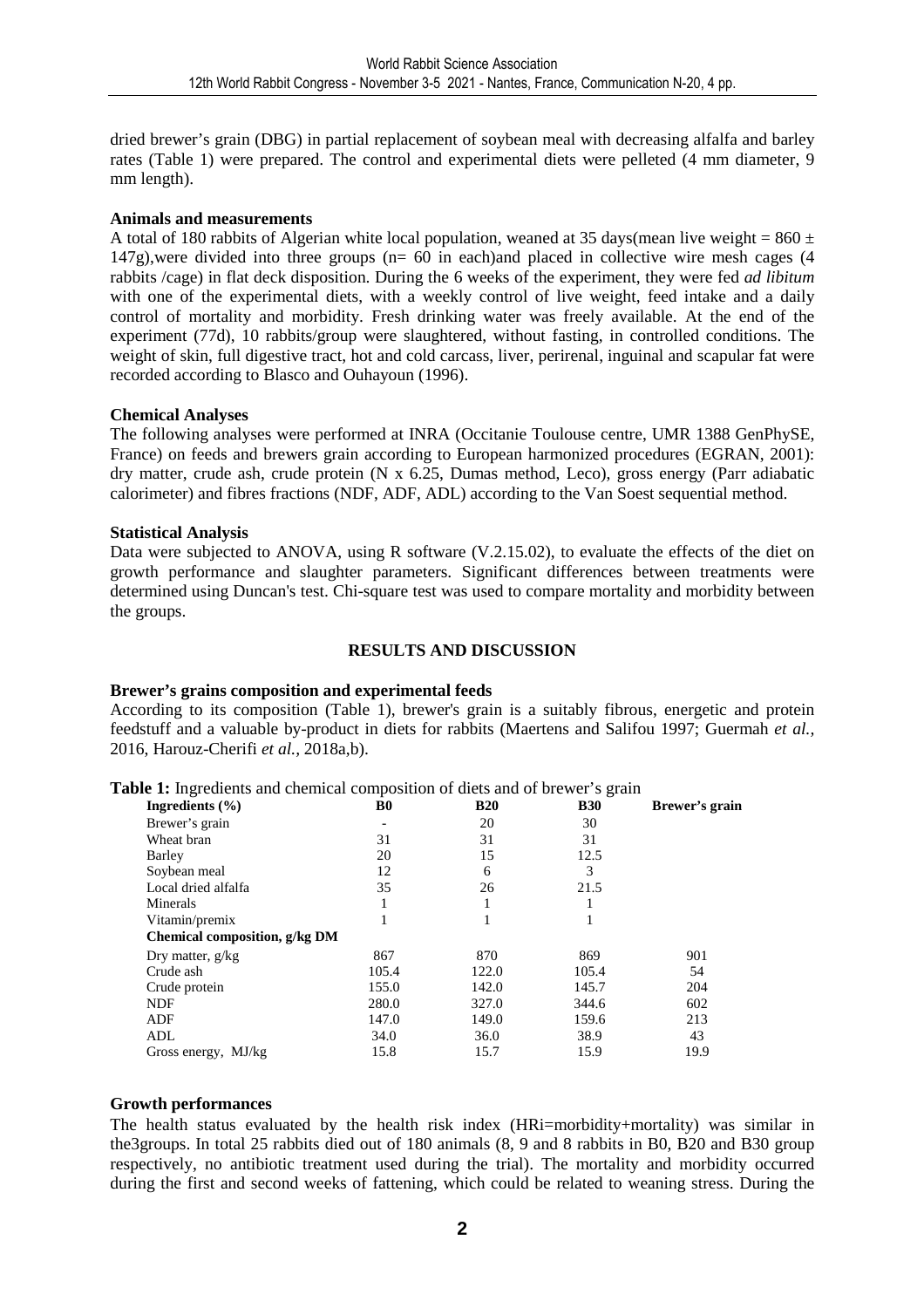whole fattening period, growth performance and feed intake were not affected by the level of DBG (Table 2), contrary to feed conversion ratios which were significantly different among the 3 groups. Daily weight gain obtained here (30g/d) was higher than obtained by Lounaouci-Ouyed *et al*. (2008, 27g/d), Hannachi-Rabia *et al.* (2016, 25.4g/d) and Mouhous *et al.* (2017, 25.7g/d) with rabbits of same population and same housing mode (4 rabbits /cage).

|  |  | Table 2: Growth, feed intake and feed conversion ratio of rabbits in the dietary groups. |
|--|--|------------------------------------------------------------------------------------------|
|  |  |                                                                                          |

|                               | <b>Control diet B0</b> | <b>B20</b> | <b>B30</b>         | <b>SEM</b> | $\boldsymbol{P}$ |
|-------------------------------|------------------------|------------|--------------------|------------|------------------|
| N <sup>1</sup>                | 52                     | 51         | 52                 |            |                  |
| <b>Period 35-56d</b>          |                        |            |                    |            |                  |
| Live weight at 35d            | 860                    | 860        | 860                | 19         | 1.008            |
| Live weight at 56d            | 1435                   | 1424       | 1445               | 29         | 0.880            |
| Weight gain, g/d              | 29.5                   | 29.2       | 31.9               | 1.13       | 1.022            |
| Feed intake per cage, g/d     | 324                    | 335        | 337                | 10.2       | 0.630            |
| Feed conversion ratio cage    | $2.98^{\rm a}$         | $3.39^{b}$ | $3.42^{b}$         | 0.11       | 0.019            |
| <b>Period 56-77d</b>          |                        |            |                    |            |                  |
| Live weight individual at 77d | 2064                   | 2024       | 2107               | 33         | 0.224            |
| Weight gain individual g/d    | 31.9                   | 30.5       | 32.9               | 0.82       | 0.129            |
| Feed intake per cage, g/d     | 430                    | 423        | 431                | 18.1       | 0.945            |
| Feed conversion ratio, cage   | $3.80^{\rm a}$         | $4.33^{b}$ | 4.02 <sup>ab</sup> | 0.20       | < 0.01           |
| <b>Period 35-77d</b>          |                        |            |                    |            |                  |
| Weight gain individual, g/d   | 30.4                   | 29.1       | 31.4               | 0.67       | 0.060            |
| Feed intake per cage, g/d     | 378                    | 379        | 389                | 2.53       | 0.783            |
| Feed conversion ratio, cage   | $3.52^{\rm a}$         | $3.92^{b}$ | $3.78^{ab}$        | 0.07       | < 0.01           |

*1 : number of rabbits at the end of experimental period* 

*B0, B20, B30: see in Table 1.* 

*a,b: Means with different superscripts are significantly different (P<0.05).*

#### **Slaughter traits**

The incorporation of increasing level of DBG did not impair slaughter traits (Table 3). The dressing out percentage (59 – 60%) was similar to the values that reported by Kadi *et al.* (2011, 59%) but lower than that reported by Lounaouci-Ouyed *et al*. (2008, 67%) and Kadi e*t al.* (2016, 65%) with the same rabbit population. Therefore, the increase in the level of incorporation of DBG did not affect the carcass characteristics. The weights of skin, digestive tract, liver and perirenal fat seem acceptable and corroborate the recommendations of Ouhayoun (1989).

#### **Table 3:** Slaughter traits of rabbits in the dietary groups

|                                               | B0   | <b>B20</b>     | <b>B30</b> | <b>SEM</b> | P     |
|-----------------------------------------------|------|----------------|------------|------------|-------|
| N                                             | 10   | 10             | 10         |            |       |
| Body weight (BW), g                           | 2164 | 2151           | 2166       | 37.9       | 0.952 |
| Weight of skin, g                             | 271  | 266            | 260        | 5.36       | 0.544 |
| Weight of full digestive tract, g             | 388  | 428            | 420        | 14.5       | 0.148 |
| Hot carcass weight, g                         | 1319 | 1285           | 1303       | 23.9       | 0.620 |
| Chilled carcass weight, g                     | 1294 | 1265           | 1289       | 24.4       | 0.665 |
| Liver weight, g                               | 83   | 77             | 82         | 4.44       | 0.560 |
| Kidneys weight, g                             | 13   | 15             | 13         | 0.41       | 0.438 |
| Perirenal fat, g                              | 19   | 19             | 23.6       | 1.65       | 0.657 |
| Inguinal fat, g                               | 3    | $\overline{4}$ | 3.97       | 0.34       | 0.726 |
| Scapular fat, g                               | 5    | 5              | 4.83       | 0.41       | 0.400 |
| Dressing out percentage of hot carcass, %     | 60.9 | 59.7           | 60.1       | 0.53       | 0.215 |
| Dressing out percentage of chilled carcass, % | 59.8 | 58.8           | 59.5       | 0.58       | 0.192 |

B0, B20, B30 see in Table 1.

#### **CONCLUSION**

Increasing incorporation level of brewer's grain (0, 20 and 30%), in partial substitution to soybean meal and decreasing alfalfa and barley grain rates, in diet of rabbits, resulted in same performances compared to control feed, without affecting health status, growth and slaughter traits. It is confirmed that brewer's grain can be considered as an alternative raw material in rabbits' diets.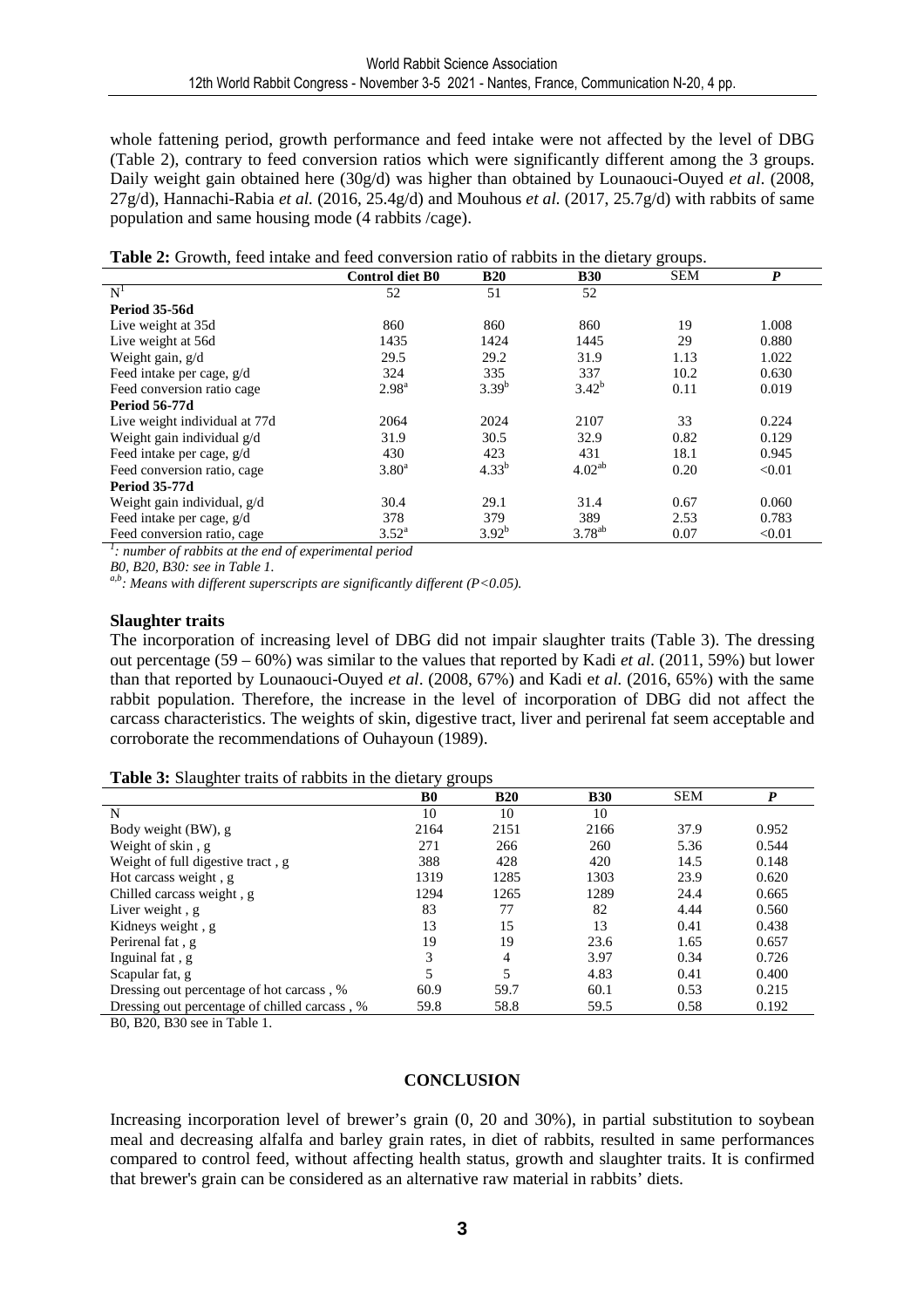#### **REFERENCES**

- Blasco A., Ouhayoun J. 1996. Harmonization of criteria and terminology in rabbit meat research. Revised proposal*, World Rabbit Sci., 4, 93-*99.
- Fernandez-Carmona, J.,, Cervera, C., Blas, E. 1996. Prediction of the energy value of rabbit feeds varying widely in fibre content. *Anim. Feed Sci. Technol.,64 (1), 61-75.*
- Djellal F. 2018. Valeur nutritive pour le lapin en croissance des feuilles de deux espèces de frêne (*Fraxinus angustifolia* et *Fraxinus excelsior*. Doctoral dissertation. Université Ferhat Abbas, Sétif1. 121p.
- Gidenne T. 2015. Dietary fibres in the nutrition of the growing rabbit and recommendations to preserve digestive health: a review. *Animal*, *9, 2 227-242.*
- Guermah H. 2016. Nutrition du lapin : étude de sources alimentaire alternatives. Doctoral dissertation, Université Mouloud Mammeri, Tizi-Ouzou.122p.
- Guermah H., Maertens L., Berchiche M. 2016. Nutritive value of brewers' grain and maize silage for fattening rabbits, *World Rabbit Sci., 2016, 24, 183-189.*
- Hannachi-Rabia R, Kadi S A, Bannelier C, Berchiche M.,Gidenne T. 2017. La graine de fève sèche (*Vicia faba major* L) en alimentation cunicole: effets sur les performances de croissance et d'abattage*. Livestock Research for Rural Development. Volume 29, Article #050.*
- Harouz-Cherifi Z. 2018. Utilisation des drêches de brasserie en alimentation du lapin. Doctoral dissertation, Université Mouloud Mammeri, Tizi-Ouzou. 122p.
- Harouz-Cherifi Z., Kadi S.A., Mouhous A., Bannelier C., Berchiche M., Gidenne T. 2018a. Effect of simplified feeding based only on wheat bran and brewer's grain on rabbit performance and economic efficiency.*World Rabbit Sci., 26, 27-34.*
- Harouz-Cherifi Z., Kadi S.A., Mouhous A., Bannelier C., Berchiche M., Gidenne T. 2018b. Incorporation de 40% de drêche de brasserie dans l'aliment de lapins en engraissement: performances de croissance, d'abattage et efficacité économique. *Livestock Research for Rural Development. Volume 30, Article #110.*
- Heuzé V., Tran G., Sauvant D., Lebas F. 2017. *Brewers grains*. Feedipedia, a programme by INRA, CIRAD, AFZ and FAO. https://www.feedipedia.org/node/74. *Last updated on August 17, 2017, 12:20.*
- Kadi S. A. 2012. Alimentation du lapin de chair : valorisation de sources de fibres disponibles en Algérie. Doctoral dissertation, Université Mouloud Mammeri Tizi-Ouzou Algérie (UMMTO), 143p.
- Kadi S.A., Guermah H., Bannelier C., Berchiche M., Gidenne T. 2011. Nutritive value of sun-dried Sulla (*Hedysarum flexuosum*) and its effect on performance and carcass characteristics of the growing rabbit. *World Rabbit Sci*., 19*, 151-159*.
- Kadi S.A, Belaidi-Gater N., Djourdikh S., Aberkane N., Bannelier C., Gidenne T. 2016. Feeding *Quercus ilex* acorns to fattening rabbits: effects on growth and carcass characteristics. *In Proc*.: *11th World Rabbit Congress, June 15-18, 2016,Qingdao, China, 423-426.*
- Lounaouci-Ouyed G., Lakabi-Ioualitene D., Berchiche M., Lebas F. 2008. Field beans and brewer's grains as protein source for growing rabbits in Algeria: first results on growth and carcass quality. In Proc.:*9 th World Rabbit Congress, Verona,. Italy*,723-728.
- Maertens L., Salifou E. 1997. Feeding value of brewer's grains for fattening rabbits.*World Rabbit Sci.*,*5, 161-165.*
- Mouhous A., Kadi S.A., Belaid L., Djellal F. 2017. Complémentation de l'aliment commercial par du fourrage vert de Sulla (*Hedysarum flexuosum*) pour réduire les charges alimentaires d'élevages de lapins en engraissement. *Live stock Research for Rural Development, 29(6),* article 116.
- Ouhayoun J. 1989. La composition corporelle du Lapin. Facteurs de variation*. INRA Prod. Anim., 2, 215-226*.
- Westendorf M.L.,Wohlt PASJ.E.,Sniffen C.J., Ward R.T. 2014. Nutrient content of brewer's grains produced at a commercial brewery: Variation in protein/nitrogen, fiber, carbohydrate, fat, and minerals. *The professional Animal Scientist 30, 400-406.*